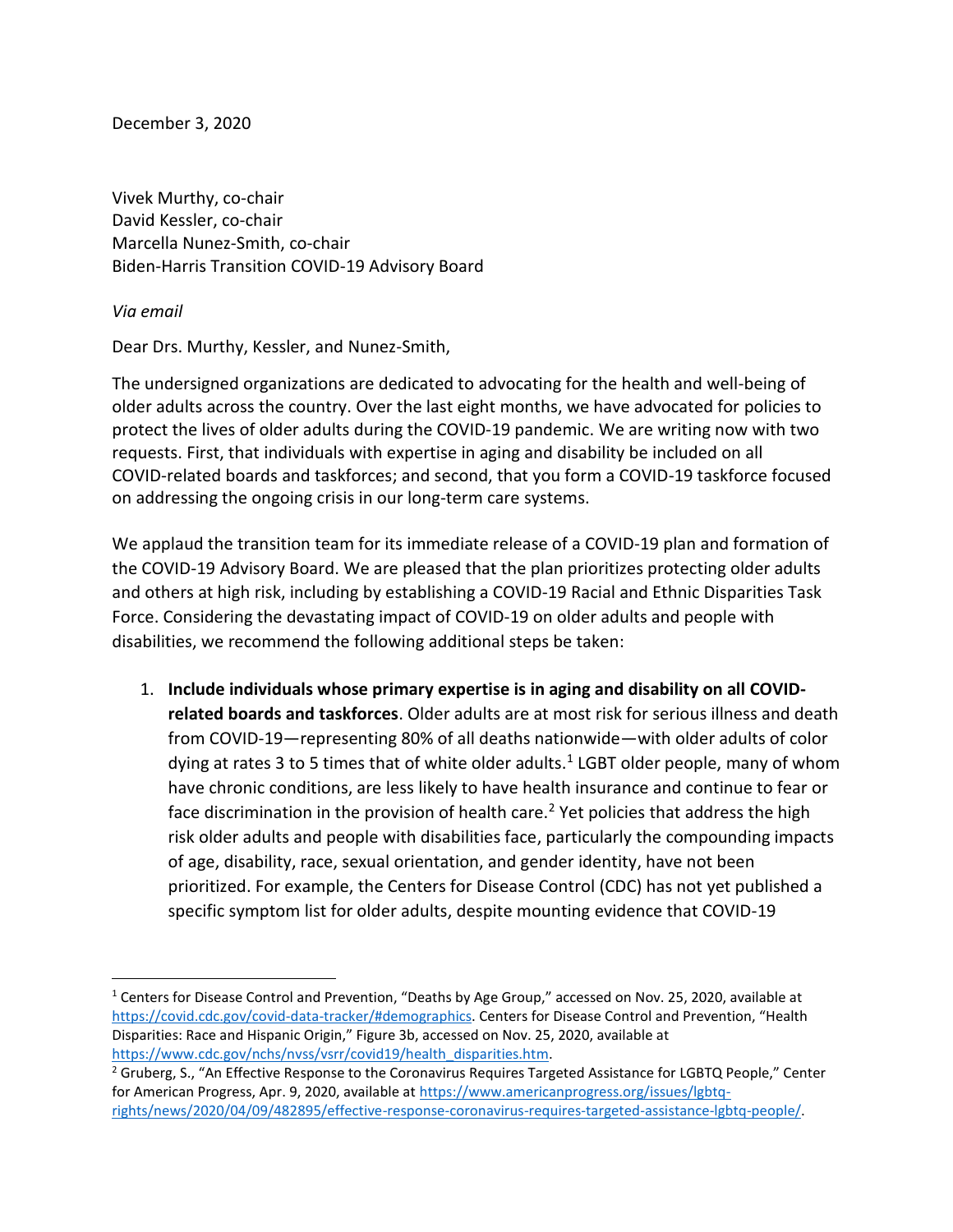presents differently for older adults than younger populations.<sup>3</sup> At the same time, many states and hospitals have created discriminatory care rationing guidelines that would deny life-saving treatment to individuals based solely on age and disability, and could also discriminate against people of color. 4

Because of the high risk to older adults and people with disabilities, the COVID-19 advisory board and all COVID-related taskforces must include both aging and disability experts, including gerontologists, geriatricians, and individuals with disabilities. As vaccines are distributed, such expertise will become even more critical to both ensure their efficacy for older adults and people with disabilities and their equitable distribution.

2. **Form a COVID-19 taskforce focused on addressing the ongoing crisis in our long-term care system.** COVID-19 deaths in nursing homes represent more than 40% of total deaths and cases are again on the rise in congregate settings.<sup>5</sup> Facilities with more Black and Hispanic residents are more likely to report deaths and outbreaks than facilities with more white residents.<sup>6</sup> Many facilities are still not providing rapid testing, and direct care providers do not have adequate access to personal protective equipment.<sup>7</sup> Although most older adults and people with disabilities want to receive care in their homes where they are safer, many cannot because of insufficient services at home. Therefore, expanding access to HCBS must be made a key component to the COVID-19 response.

Considering the complexity of addressing COVID-19 in residential congregate settings and ensuring access to HCBS, we recommend the formation of a COVID-19 advisory group specifically focused on long-term services and supports (LTSS). The LTSS advisory group must include robust consumer representation and participation.

 $\overline{\phantom{a}}$ 

<sup>6</sup> Kaiser Family Foundation, "Racial and Ethnic Disparities in COVID-19 Cases and Deaths in Nursing Homes," Oct. 27, 2020, available a[t https://www.kff.org/coronavirus-covid-19/issue-brief/racial-and-ethnic-disparities-in-covid-](https://www.kff.org/coronavirus-covid-19/issue-brief/racial-and-ethnic-disparities-in-covid-19-cases-and-deaths-in-nursing-homes/)[19-cases-and-deaths-in-nursing-homes/](https://www.kff.org/coronavirus-covid-19/issue-brief/racial-and-ethnic-disparities-in-covid-19-cases-and-deaths-in-nursing-homes/)

<sup>&</sup>lt;sup>3</sup> Knopp, P., et al., "Presenting features of COVID-19 in older people: relationships with frailty, inflammation and mortality," *European Geriatric Medicine*, Jul. 30, 2020, available at

[https://www.ncbi.nlm.nih.gov/pmc/articles/PMC7391232/.](https://www.ncbi.nlm.nih.gov/pmc/articles/PMC7391232/)

<sup>&</sup>lt;sup>4</sup> Justice in Aging, "COVID-19 Resources for Advocates: Care Rationing," accessed on Nov. 25, 2020, available at [https://justiceinaging.org/covid-19-resources-for-advocates/.](https://justiceinaging.org/covid-19-resources-for-advocates/) 

<sup>5</sup> Centers for Medicare & Medicaid Services, "COVID-19 Nursing Home Data," accessed on Nov. 25, 2020, available a[t https://data.cms.gov/stories/s/COVID-19-Nursing-Home-Data/bkwz-xpvg/.](https://data.cms.gov/stories/s/COVID-19-Nursing-Home-Data/bkwz-xpvg/)

<sup>7</sup> AARP, "AARP Nursing Home COVID-19 Dashboard," Updated Nov. 11, 2020, available at

[https://www.aarp.org/ppi/issues/caregiving/info-2020/nursing-home-covid-dashboard.html;](https://www.aarp.org/ppi/issues/caregiving/info-2020/nursing-home-covid-dashboard.html) See also, Rau. J., et al., "Nursing Homes Still See Dangerously Long Waits for COVID Test Results," *Kaiser Health News*, Nov. 12, 2020, available a[t https://khn.org/news/article/nursing-homes-still-see-dangerously-long-waits-for-covid-test-results/.](https://khn.org/news/article/nursing-homes-still-see-dangerously-long-waits-for-covid-test-results/)